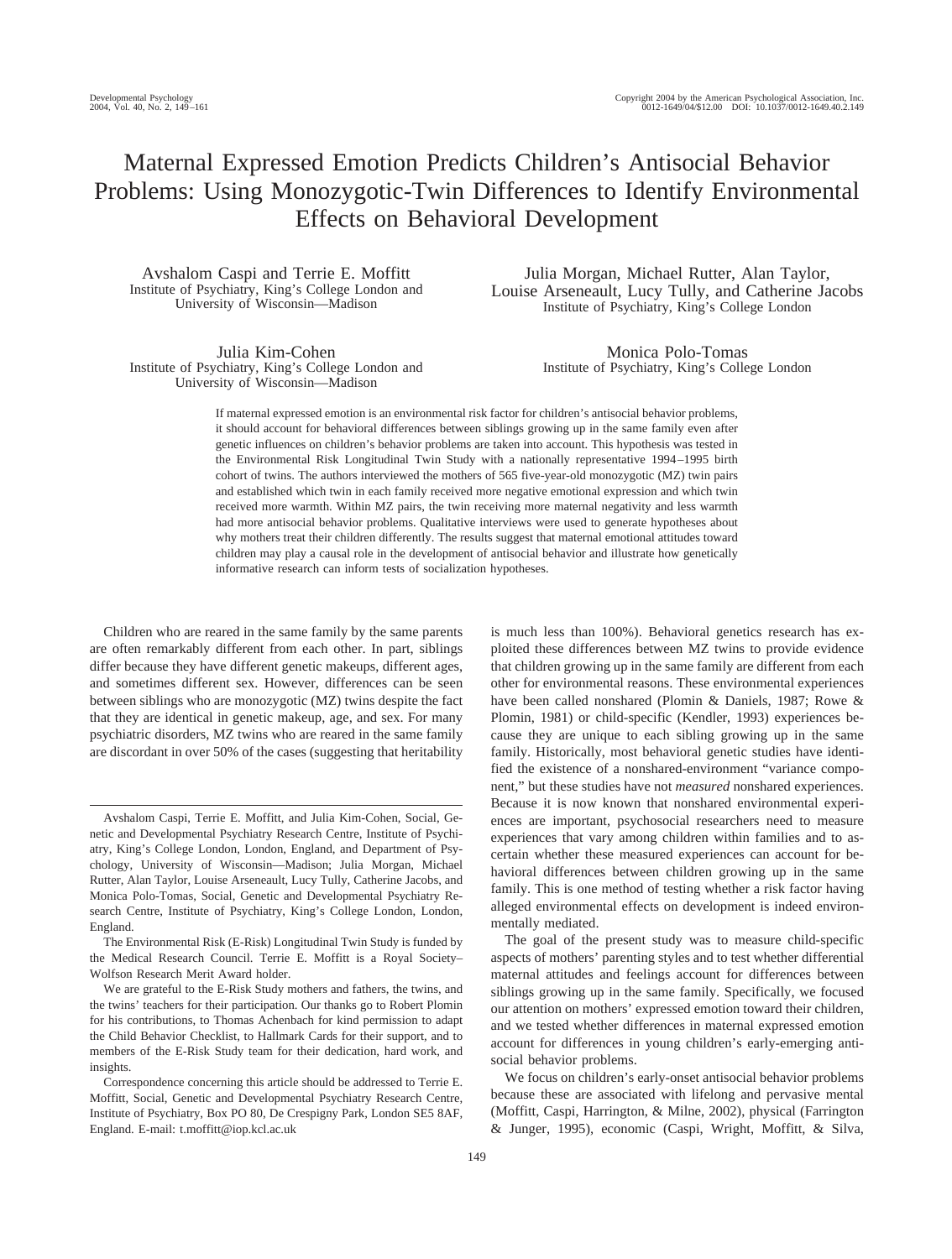1998), and interpersonal (Moffitt et al., 2002) problems, the public-health burden of which is enormous (Potter & Mercy, 1997). Theories about the origins of these early-emerging individual differences implicate parenting (Snyder, Reid, & Patterson, 2003), but whether specific parenting attitudes and behaviors have true *environmental* effects on children's development is, in fact, contested on empirical grounds (Rowe, 1994; Scarr, 1992). Nevertheless, twin and adoption studies have noted that variation in children's antisocial behavior problems is influenced by nonshared environmental factors (Rhee & Waldman, 2002). Peers and friends have been emphasized as potential nonshared environments for adolescents (Harris, 1998). However, because our interest is in antisocial behavior problems that emerge in early childhood, we hypothesized that the emotional attitudes directed by mothers toward their offspring represent critical contexts for children's development, long before experiences outside the home come into play.

The study of emotional attitudes (e.g., criticism, warmth) directed at specific family members has a long history in adult psychiatry (Brown & Rutter, 1966; Rutter & Brown, 1966). Expressed emotion, measured by the Camberwell Family Interview (CFI; Vaughn & Leff, 1976) and the Five-Minute Speech Sample (FMSS; Magana, Goldstein, Karno, Miklowitz, & Falloon, 1986), predicts relapse among schizophrenics and prognosis in several other adult psychiatric disorders (Butzlaff & Hooley, 1998). In more recent years, the study of expressed emotion has been extended downward to focus on childhood disorders, using childappropriate versions of the CFI and FMSS protocols (Vaughn, 1989). Mothers of children with behavioral disorders have been observed to express more critical comments, fewer positive comments, and less warmth toward their children than have control parents (e.g., Asarnow, Tompson, Hamilton, Goldstein, & Guthre, 1994; Asarnow, Tompson, Woo, & Cantwell, 2001; Hibbs et al., 1991; Hirshfeld, Biederman, Brody, Faraone, & Rosenbaum, 1997; McCarty & Weisz, 2002; Peris & Baker, 2000; Richman, Stevenson, & Graham, 1982; Schwartz, Dorer, Beardslee, Lavori, & Keller, 1990; Scott & Campbell, 2001; Stubbe, Zahner, Goldstein, & Leckman, 1993; Vostanis & Nicholls, 1995; Vostanis, Nicholls, & Harrington, 1994). In these studies, mother–child pairs from different families have been compared to each other. However, on their own, correlations from such "between-families, 1-child-per-family" research designs do not demonstrate that maternal attitudes are causes of children's behavior problems, because other risk factors vary across families (e.g., low social class, marital discord, maternal psychopathology). These third variables, which differ across families for both environmental and genetic reasons, may account for the correlation between maternal emotional attitudes and children's behavior problems.

As shown in Figure 1, socialization researchers have tried to overcome this inferential limitation of "between-families" research designs by increasingly making use of "within-family, 2-childrenper-family" designs. The hypothesis is that if maternal treatment is a risk factor for children's behavior problems, nonshared (or child-specific) maternal treatment should be associated with behavioral differences between siblings growing up within the same family. Typically, these studies examine the relation between nonshared environmental experiences and sibling outcomes using difference-score models or residualized-score models. For example, the difference-score model uses two sibling-difference variables. The first variable reflects differences in the siblings' expe-



*Figure 1.* How successive improvements in research design can overcome inferential limitations in nonexperimental studies of the effects of maternal treatment on children's behavior problems.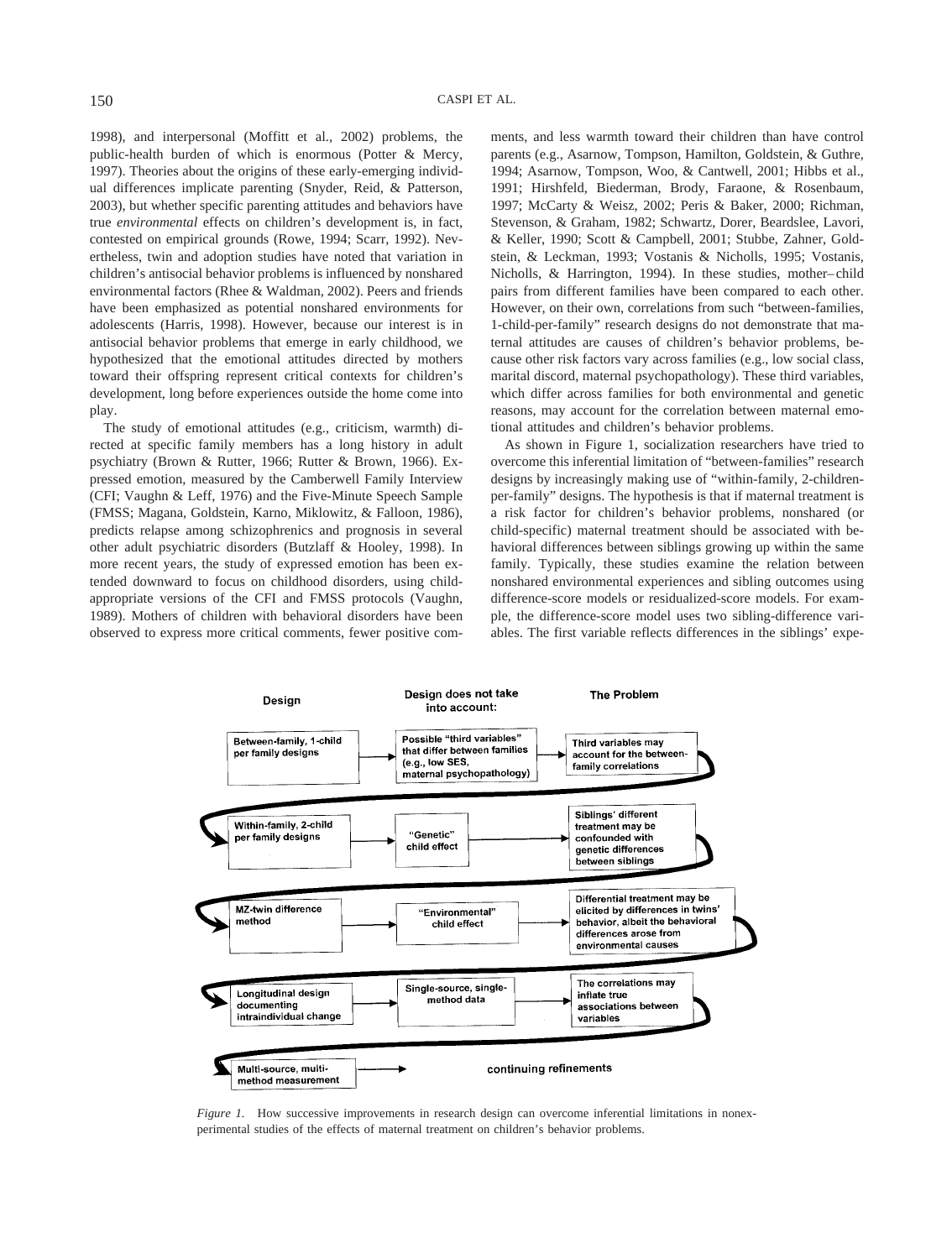riences (e.g., differential maternal negativity). The second variable reflects differences in the siblings' behavioral outcome (e.g., antisocial behavior problems). The correlation between the two difference scores reflects the contribution of nonshared experiences to the creation of sibling outcome differences, independent of factors that differ between families (Rovine, 1994).

However, three additional methodological challenges have impeded progress in identifying whether specific nonshared environmental experiences actually account for behavioral differences between children growing up in the same family. First, many of the "2-children-per-family" studies have not incorporated the inferential leverage afforded by genetically informative designs (Turkheimer & Waldron, 2000). The problem is that to the extent that children's genetically influenced behavior problems evoke different maternal treatment, siblings' different treatment will be confounded with genetic differences between the children (Plomin, 1994). It is thus unknown whether the association between nonshared environmental experiences and behavioral differences between children in the same family reflects an environmental effect or a genetic child effect, which will arise if children's heritable characteristics evoke different treatment (see Figure 1). For this reason, researchers have increasingly made use of, or initiated, genetically informative studies to examine nonshared-environment effects. For example, Rodgers, Rowe, and Li (1994) turned the National Longitudinal Study of Youth into a genetically informative study (using twin, full-sib, half-sib, and cousin pairs) in order to test the hypothesis that differences in parental behavior (e.g., spanking) are related to differences in 5- to 11-year-old children's behavior problems. The Nonshared Environment and Adolescent Development (NEAD) project has studied the differential experiences of MZ and dizygotic (DZ) twins, full siblings, half siblings, and genetically unrelated siblings in order to test hypotheses about whether differences in parental treatment (as well as peer experiences) are related to differences in adolescents' psychological adjustment (Reiss, Neiderhiser, Hetherington, & Plomin, 2000). In the present study, we estimated the contribution of the nonshared environment to young children's antisocial behavior problems by studying differences between MZ twins. The MZ-difference method provides the most direct index of the nonshared environment, because MZ twins are genetically identical (Plomin, De-Fries, McClearn, & McGuffin, 2001). As such, correlating MZtwin differences in experience with MZ-twin differences in outcome is a strong, unambiguous test of environmental experiences independent of genetics; it rules out the two possibilities (a) that a genetically transmitted liability explains both the parenting of the mother and the behavior of the child and (b) that genetically influenced differences between the children evoke different maternal treatments.

A further limitation of research about nonshared environmental effects on children's development is that many studies, including genetically informative ones, are cross-sectional (see Figure 1). Cross-sectional studies have important inferential limitations even when they use the MZ-difference method. For example, a crosssectional association between child-specific environmental experiences and behavioral outcomes in an MZ-twin difference study suggests, with confidence, that the association between the environmental variable and the child's behavior is not genetically mediated (because MZ twins are genetically identical). However, observing this association does not rule out the possibility of an

environmental child effect, that is, that differential treatment is elicited by differences in the twins' behavior even though these behavioral differences arose from environmental, not genetic, causes. In the present study, we tested whether differences in the expressed emotion that children received at the age of 5 years would predict differences between the children's antisocial behavior problems measured later at the age of 7 years, over and above any continuity in children's antisocial behavior problems from age 5 to age 7. Documenting that maternal expressed emotion is associated with within-individual (and within-pair) increases in antisocial behavior problems is one important (nonexperimental) test of a true environmental risk (Rutter, Pickles, Murray, & Eaves, 2001).

A final limitation of research about nonshared environmental effects is that many studies, including longitudinal ones, rely on the same source (e.g., the mother) to provide information about both the environmental experience and the behavioral outcome of interest. The resulting single-method correlations (see Figure 1) may inflate true associations between variables (Bank, Dishion, Skinner, & Patterson, 1990). With notable exceptions (e.g., Deater-Deckard et al., 2001; Reiss et al., 2000), few studies have examined associations between siblings' differential experiences and differential outcomes by measuring experience and outcome from different sources. Often, studies that have done so have found that correlations between differential experiences and differential behavioral outcomes that are moderate when within-source data are used drop to negligible when across-source data are used (Pike, Reiss, Hetherington, & Plomin, 1996). This drop raises the question of whether the putative differential experience effects are an artifact of single-source measurement (e.g., a mother's negativity toward a child may lead her to exaggerate that child's behavior problems but may not affect the child's actual behavior at all). It is thus important to establish in further research that nonshared family experiences are predictors of independently ascertained behavioral differences between children. In the present study, we measured the twins' behavior problems from teachers' reports as well as mothers'. We reasoned that teachers' independent reports of children's behavior problems were unlikely to be contaminated by the mothers' expressed emotion and would provide a strong test of whether maternal expressed emotion is, in fact, related to children's antisocial behavior problems.

In sum, our goal in the present study was to test whether maternal expressed emotion is an environmental risk factor in the development of children's early-emerging antisocial behavior problems. We tested this hypothesis by using (a) a genetically sensitive MZ-twin design, (b) with longitudinal data, and (c) independent measurements of mothers' expressed emotions and children's antisocial problems. Qualitative interviews were also conducted with a small sample of mothers of very discordant MZ twins to generate hypotheses for future research into the puzzle of why many mothers feel differently toward their twin children despite the fact that the children are genetically identical.

#### Method

#### *The Environmental Risk Study Sample*

Participants are members of the Environmental Risk (E-Risk) Longitudinal Twin Study, which investigates how genetic and environmental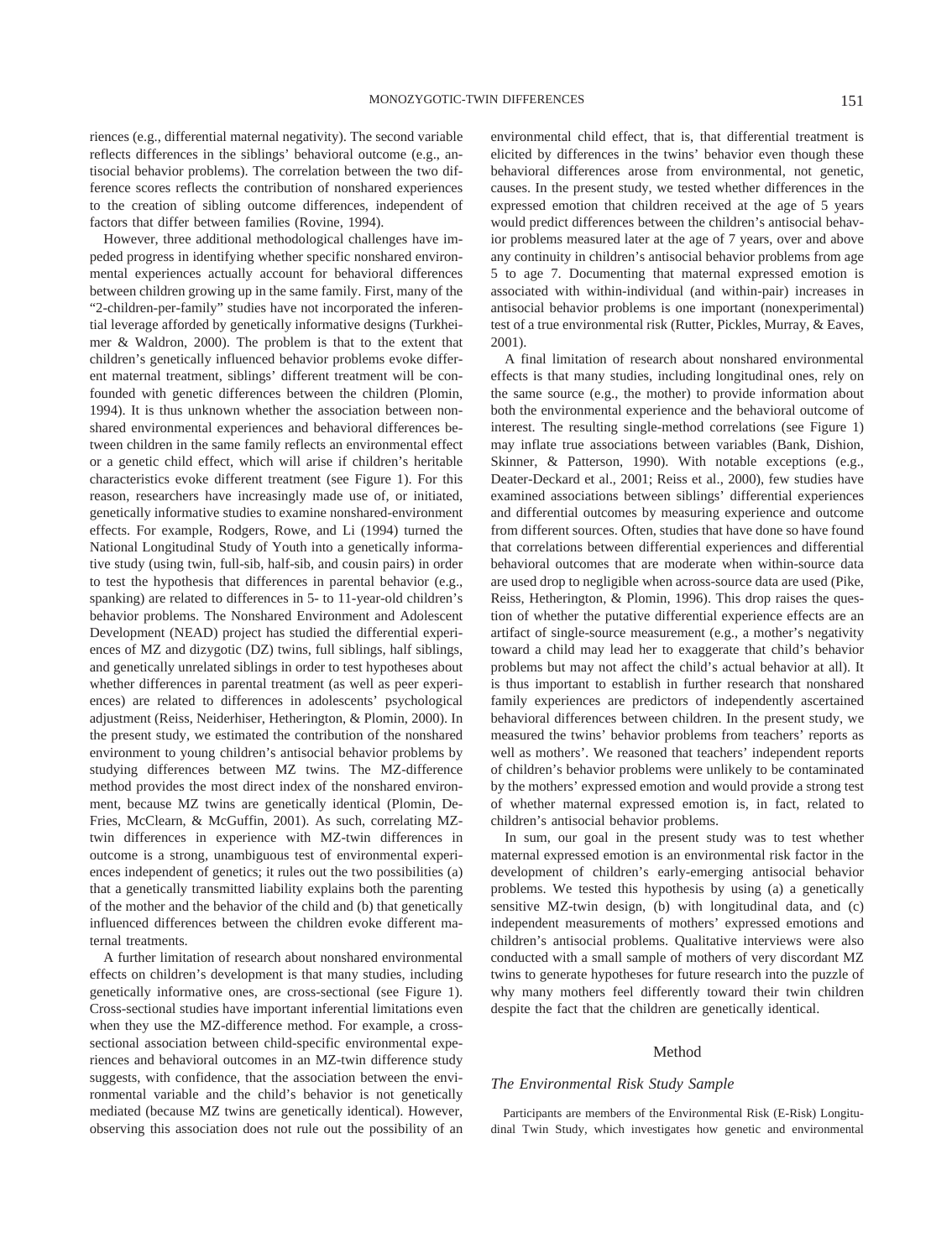factors shape children's development. The study follows an epidemiological sample of families with young twins who were interviewed in the home when the twins were 5 and 7 years of age. The E-Risk Study sampling frame consisted of two consecutive birth cohorts (1994 and 1995) in a birth register of twins born in England and Wales (Trouton, Spinath, & Plomin, 2002). Of the 15,906 twin pairs born in these 2 years, 71% joined the register. Our sampling frame excluded opposite-sex twin pairs and began with the 73% of families in the register who had same-sex twins.

The E-Risk Study sought a sample size of 1,100 families to allow for attrition in future years of the longitudinal study while retaining statistical power. An initial list of families was drawn from the register to target for home visits, with a 10% oversample to allow for nonparticipation. The probability sample was drawn using a high-risk stratification sampling frame. High-risk families were those in which the mother gave birth for the first time when she was 20 years of age or younger. We used this sampling (a) to replace high-risk families who were selectively lost to the original register via nonresponse and (b) to ensure sufficient base rates of problem behaviors given the low base rates expected for 5-year-old children. Early first childbearing was used as the risk-stratification variable because age of childbearing was recorded for virtually all families in the register, it is relatively free of measurement error, and it is a known risk factor for children's problem behaviors (Maynard, 1997; Moffitt & E-Risk Study Team, 2002). The sampling strategy resulted in a final sample in which two thirds of E-Risk Study mothers accurately represent all mothers in the general population (ages 15–48 years) in England and Wales in 1994– 1995 (estimates derived from the General Household Survey; Bennett, Jarvis, Rowlands, Singleton, & Haselden, 1996). The other one third of E-Risk Study mothers (younger only) constitute a 160% oversample of mothers who were at high risk on the basis of their young age at first childbirth (15–20 years). To provide unbiased statistical estimates that can be generalized to the population, we corrected the tests reported in this article with weighting to represent the proportion of young mothers in the United Kingdom (Bennett et al., 1996).

Of the 1,203 families from the initial list who were eligible for inclusion, 1,116 (93%) participated in home-visit assessments when the twins were 5 years old, forming the base sample for the study: 4% of families refused, and 3% were lost to tracing or could not be reached after many attempts. Teachers returned questionnaires on the children's behavior for 94% of the cohort children. Zygosity was determined using a standard zygosity questionnaire that has been shown to have 95% accuracy (Price et al., 2000). Ambiguous cases were zygosity-typed using DNA. The sample included 56% MZ and 44% DZ twin pairs. Sex was evenly distributed within zygosity (49% male).

A follow-up home visit was conducted 18 months after the twins' age 5 assessment when they were  $6\frac{1}{2}$  years old on average (range = 6.0 to 7.0 years). Follow-up data were collected for 98% of the 1,116 E-Risk Study families. At this follow-up, teacher questionnaires were obtained for 91% of the 2,232 E-Risk Study twins (93% of those taking part in the followup). Hereafter, for simplicity's sake, this follow-up is referred to as the age 7 assessment. In both the age 5 and age 7 assessments, families were given shopping vouchers for their participation, and children were given coloring books and stickers. All research workers had university degrees in behavioral science and experience in psychology, anthropology, or nursing.

The present study reports on MZ-twin pairs; data were obtained from mothers for 622 pairs at age 5 and 606 pairs at age 7 and from teachers for 580 pairs at age 5 and 563 pairs at age 7.

### *Maternal Expressed Emotion*

The measurement of expressed emotion in developmental psychopathology is distinguished by four key features: (a) It focuses on individualspecific expressed emotions (i.e., individual with respect to both the person expressing the emotion and the child receiving it); (b) it refers to emotions observed in the manner in which an adult talks about a child, rather than by answers to specific closed-ended questions; (c) it uses both verbal and vocal elements in rating emotions (that is, both *what* is said and the *tone* of voice used); and (d) it focuses on emotions about the child as an individual, rather than on emotions concerned with a child's symptoms.

The E-Risk Study uses a novel approach to scoring expressed emotion given concerns that have been raised about the developmental inappropriateness of the standard scoring protocol originally developed for studies of adult psychiatric patients (e.g., Daley, Sonuga-Barke, & Thompson, 2003; McCarty & Weisz, 2002; Sandberg, Rutter, & Jarvi, in press). Specifically, we used a 5-min speech sample to elicit expressed emotion about each child. Trained interviewers asked caregivers to describe each of their children ("For the next 5 minutes, I would like you to describe [child] to me; what is [child] like?"). The mother was encouraged to talk freely with few interruptions. However, if the mother found this difficult, the interviewer could aid the mother with a series of semistructured probes, such as "In what ways would you like [child] to be different?" Interviews about each twin were separated in time by approximately 90 min. All interviews were audiotaped with the mother's consent. Data for expressed emotion were missing for 9% of the sample because some mothers did not wish to be audiotaped or because of technical problems with the tape.

Two trained raters coded the audiotapes according to guidelines adapted from the FMSS scoring manual and modified for use with preschool children (see also Daley et al., 2003; Sandberg et al., in press). The raters underwent 2 weeks of training about coding expressed emotion. Interrater reliability was established by having the raters individually code audiotapes describing 40 children. The same rater coded both twins in the same family. The rater was blind to all other E-Risk Study data. We examined four variables coded from the 5-min speech sample: number of positive comments, number of negative comments, negativity, and warmth. Additional information about the measurement, reliability, and concurrent validity of maternal expressed emotion is reviewed by Sandberg et al. (in press).

*Positive comments.* Raters counted all positive comments made during the interview about the child. A positive comment was defined primarily by its content. However, because a comment can be given a variety of meanings by its tone, tone of voice was taken into account in determining whether a comment was positive or not. For example, "She's so nice" could be said sarcastically. Tone alone never defined a positive remark but was used to clarify the content of the comment. For example, "He's so forgetful" could be said with warmth and tenderness but would not be considered a positive comment. The majority of positive comments counted were descriptive words indicating the possession of a positive trait (e.g., intelligent, loving, mature, sociable, creative, helpful). However, some mothers with poor vocabulary tended to talk around these issues rather than rely on single descriptors. For example, the statement, "He always wants to wash up and things, to do things for you," was counted as a positive comment. In addition, qualities that the mother clearly valued were counted as positive comments (e.g., "She always listens"). Statements not qualifying as positive included comments phrased in the negative (e.g., "She's not as bad as the other one"), qualified compliments (e.g., "He's quite good"), and statements made in the past tense. The interrater agreement (*r*) was .63.

*Negative comments.* Raters counted all negative comments made during the interview about each child (e.g., "She is horrible," "I don't like her," "She is so lazy," "She is so clumsy"). To be counted as a negative comment, both the tone and the content of the comment had to be negative. This criterion was used to ensure that coders did not penalize mothers for their turns of phrase. For example, comments such as "She is a right little madam" or "He's a right little sod" were often said with affection and warmth. These would not have been counted as negative comments unless the tone in which they were said was also negative. Comments such as "She is not a good sleeper" or "He is a fussy eater," although not negative in their own right, were counted as negative comments when the mother repeatedly and disparagingly defined her child, throughout the interview, in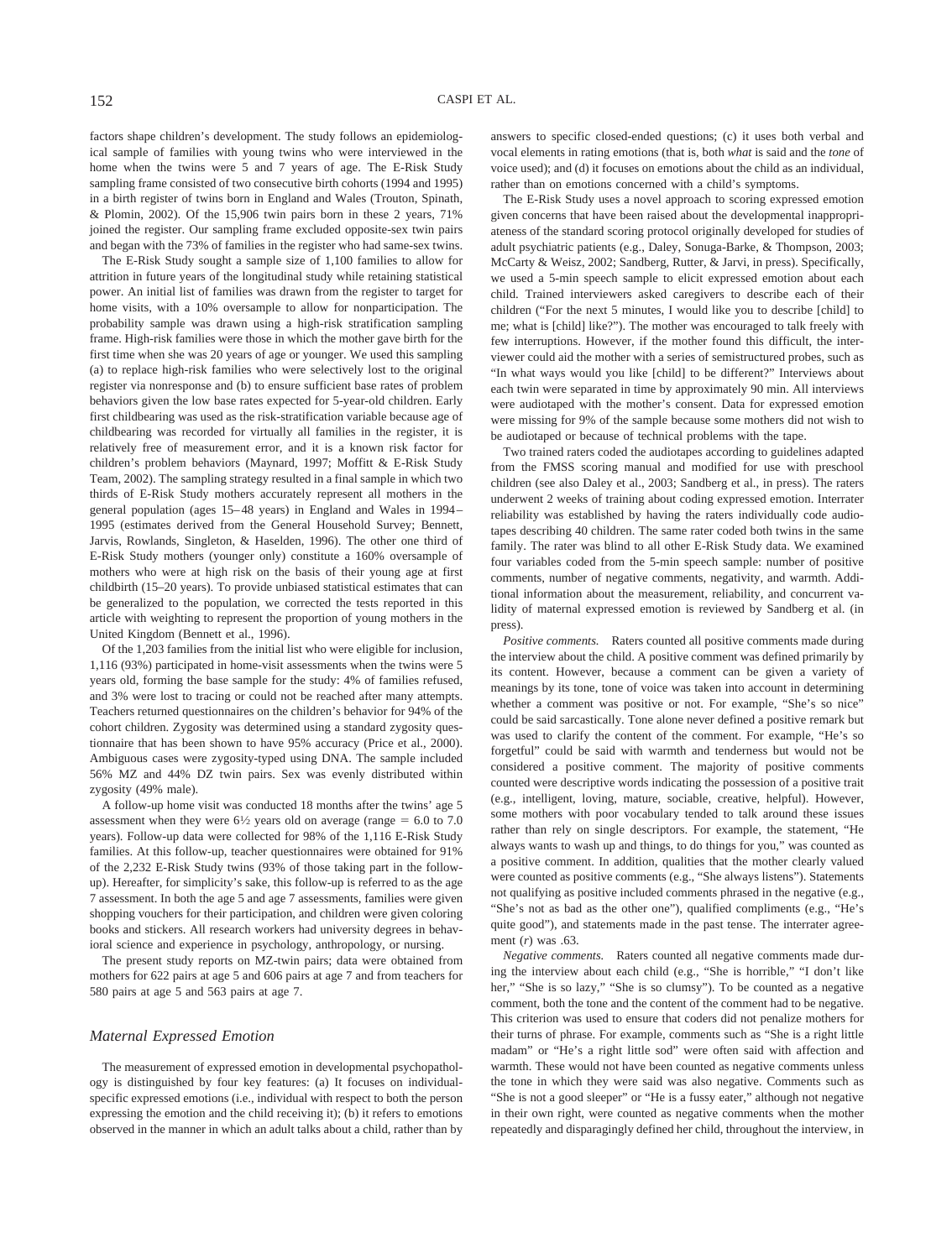terms of his or her inability to sleep or fussiness over food. The interrater agreement was .90.

*Negativity.* Negativity was a global measure used to describe the whole speech sample. The 6-point rating scale refers to the negativism expressed in the interview about the child: *No negativity* (0) was coded when the mother made no negative comments about the child. *A little negativity* (1) was coded when the mother made one minor criticism such as "She is lazy." *Some negativity* (2) was coded when the mother made two criticisms that were stronger in tone than the former rating. The next three codes were considered present when maternal negativity was generalized to the child himself or herself rather than against particular behaviors or attributes. These ratings were used when the tone and content of the interview were primarily negative. *Negative—some dissatisfaction* (3) was coded when the mother repeatedly mentioned one or two particular traits of the child that she did not like and wished to change, for example, "She is not very clever; it would help if she tried more, but she doesn't; I wish she would try more, like her sister." This was the general theme of this particular expressed emotion interview with the mother, and it was thus rated a 3. *Negative makes disparaging remarks and finds fault with the child* (4) was coded when the mother had very little good to say about her child and found fault in almost everything he or she did, for example, "She always does it; I have never met such a clumsy child; we think 'Oh here we go again, she's done it again'; it drives me mad; why doesn't she look where she is going? I'm constantly having to look out for her; she's constantly breaking things . . . sometimes I think she is stupid, she never learns." *Resentful and hostile* (5) was coded when the mother gave the impression that she actively disliked the child. The interview would take the form of a stream of negativity against the child, with no positive comments, for example, "I wish I had never had her . . . she's a cow, I hate her." The interrater agreement for negativity was .84.

*Warmth.* Warmth was another global measure of the whole speech sample. The scale refers only to the warmth expressed in the interview about the child. The warmth of the respondent's personality was not a consideration, nor was warmth shown toward others. Positive comments in themselves were not viewed as evidence of warmth, nor were stereotyped endearments. Warmth was assessed by the tone of voice, spontaneity (e.g., "She is so funny—the other day she made up a song and she was dancing and singing in the garden . . . the song was about everything . . . a butterfly flew by and that ended up in the song . . . it was so sweet."), sympathy and/or empathy toward the child (e.g., "I feel really sorry for her, it is not her fault . . . I worry for her."). Warmth was coded on a 6-point scale. *High warmth* (5) and *moderately high warmth* (4) were coded when there was definite and clear-cut tonal warmth, enthusiasm, interest in, and enjoyment of the child. For example, "She is a delight, she is so happy, I love taking her out, she is my ray of sunshine" was coded as a 5. *Moderate warmth* (3) was coded when there was definite understanding, sympathy, and concern but only limited warmth of tone, for example, "I worried about her when she went to school, I thought she may have difficulty in mixing, and I felt sorry for her." *Some warmth* (2) was coded when the mother showed a detached, rather clinical approach and little or no warmth of tone, but moderate understanding, sympathy, and concern. For example, an interview with comments along the lines of "She's alright" with little substantiation would have received this rating. *Very little warmth* (1) was rated when there was only a slight amount of understanding, sympathy, concern, enthusiasm about, or interest in the child. *No warmth* (0) was reserved for mothers who showed a complete absence of the qualities of warmth as defined. The interrater agreement for warmth was .90. Table 1 shows the correlations among the four expressed emotion measures.

### *Children's Antisocial Behavior Problems*

Antisocial behavior problems were assessed at ages 5 and 7 with the Achenbach family of instruments: the Child Behavior Checklist (Achenbach, 1991a) and the Teacher Report Form (Achenbach, 1991b). The

### Table 1

| Correlations Between Maternal Expressed Emotion When |  |  |  |
|------------------------------------------------------|--|--|--|
| Children Were 5 Years Old                            |  |  |  |

| Maternal expressed emotion<br>variables |      |         |         |
|-----------------------------------------|------|---------|---------|
| 1. No. of negative comments             | 0.83 | $-0.24$ | $-0.46$ |
| 2. Negativity                           |      | $-0.45$ | $-0.62$ |
| 3. No. of positive comments             |      |         | 0.63    |
| 4. Warmth                               |      |         |         |

*Note.* All correlations are significant at  $p < .01$ .  $Ns = 1,123-1,130$ .

externalizing syndrome reported in this article is the sum of items in the Delinquent Behavior and Aggressive Behavior scales; the internal consistency reliabilities of the parent and teacher reports of antisocial behavior problems were  $> 0.90$ . The cross-informant (parent–teacher) correlations (see Table 2) for antisocial behavior problems ranged from .31 to .43, which is consistent with published results about the assessment of childhood psychopathology (van der Ende, 1999). The longitudinal correlations (see Table 2) ranged from .54 to .68, a range consistent with published results about the continuity of antisocial behavior problems (Moffitt, Caspi, Rutter, & Silva, 2001).

#### Results

Results are presented in four parts. First, we tested whether maternal expressed emotion was associated with children's antisocial behavior problems. Second, we documented that there were similarities and differences within MZ-twin pairs in the emotions expressed toward them by their mothers and in their behavior problems. Third, we tested whether *differences* between MZ twins in maternal expressed emotion were associated with differences between MZ twins in antisocial behavior problems. Fourth, we present data from the qualitative interviews to generate hypotheses for future research about why many mothers feel differently toward their twin children despite the fact that the children are genetically identical.

### *Is Maternal Expressed Emotion Associated With Children's Antisocial Behavior Problems? A Comparison Between Children in Different Families*

Table 3 shows the correlations between the maternal expressed emotion variables and children's antisocial behavior problems. In these analyses, the individual child was the unit of analysis.<sup>1</sup>

Maternal expressed emotion was significantly correlated with children's antisocial behavior problems, both cross-sectionally (when the children were 5 years old) and longitudinally (when the children were 7 years old), when rated by mothers but also when rated by teachers, whose ratings were not confounded with maternal expressed emotion.

<sup>&</sup>lt;sup>1</sup> Reported significance tests are based on the sandwich, or Huber/White, variance estimator (Gould & Sribney, 1999), a method available in STATA 7.0 (StataCorp, 2001). Application of this technique addresses the assumption of independence of observations. It adjusts estimated standard errors and therefore accounts for the dependence in the data that is due to analyzing sets of twins.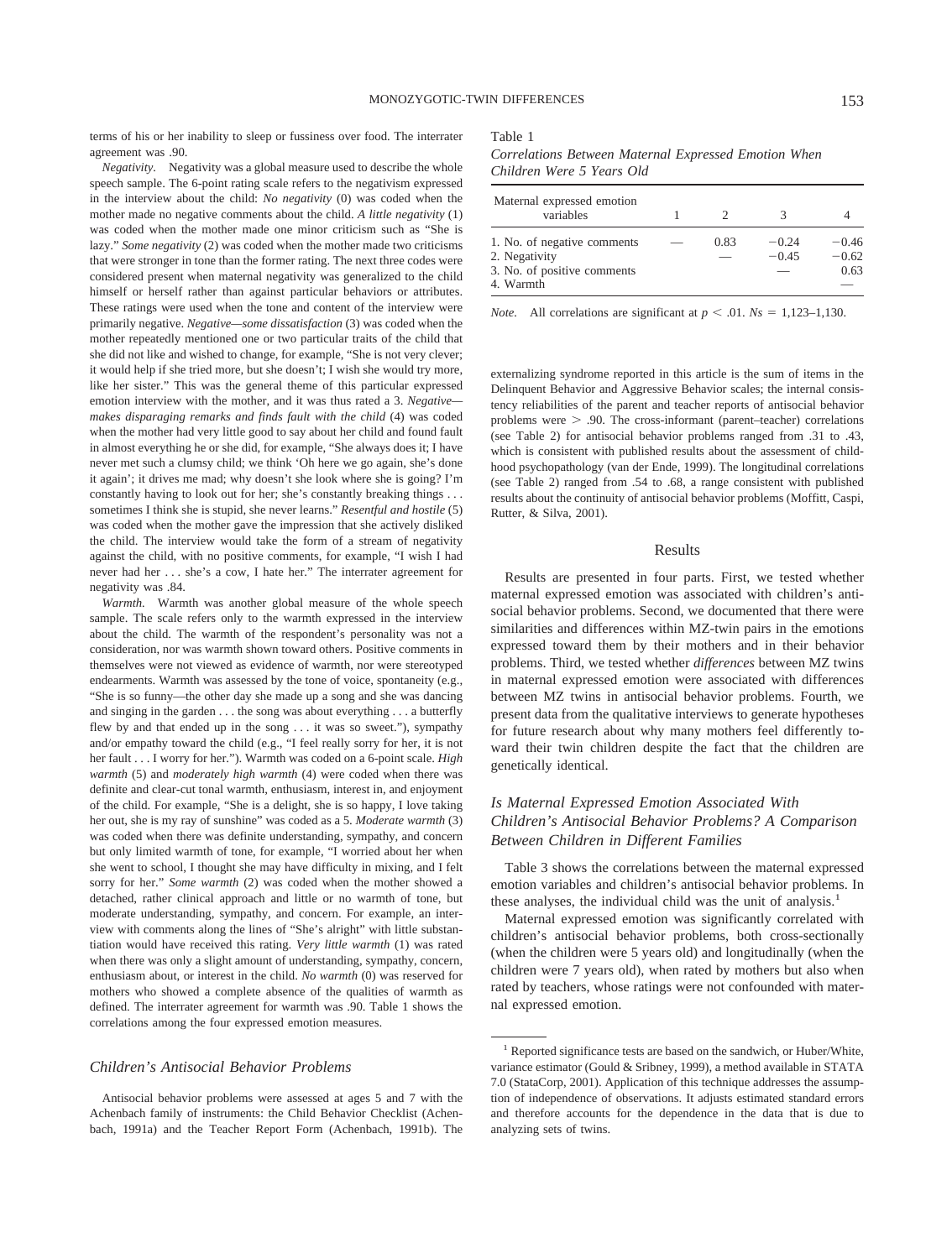Table 2 *Correlations Between Mothers' and Teachers' Reports of Children's Antisocial Behavior Problems at Ages 5 and 7 Years*

| Rating                                                                                                       |      |              |                      |
|--------------------------------------------------------------------------------------------------------------|------|--------------|----------------------|
| Age 5<br>1. Mothers' ratings<br>2. Teachers' ratings<br>Age 7<br>3. Mothers' ratings<br>4. Teachers' ratings | 0.31 | 0.68<br>0.36 | 0.30<br>0.54<br>0.43 |

*Note.* Cross-source (cross-sectional) correlations are underlined; longitudinal (within-source) correlations are shown in bold. All correlations are significant at  $p < .01$ .  $N_s = 1,060 - 1,130$ .

Table 3 also shows the results of longitudinal regression analyses predicting intraindividual changes in antisocial behavior problems from ages 5 to 7 as a function of maternal expressed emotion at age 5. At the first step, we entered children's antisocial behavior problems at age 5, and at the second step, we entered maternal expressed emotion assessed when the children were 5 years old. The significant expressed emotion effect documented that maternal expressed emotion at age 5 accounted for variance in children's antisocial behavior problems at age 7 over and above any continuity from age 5 to age 7 antisocial behavior problems, thus ruling out the possibility that the lasting effect of maternal expressed emotion reflected nothing more than a child effect (i.e., prior child behavior evoking maternal expressed emotion). This longitudinal effect was replicated using both mothers' and teachers' reports of children's antisocial behavior problems.

### *Similarities and Differences in How MZ Twins Are Treated and in Their Behavior Problems*

Table 4 shows the correlations between MZ twins in their antisocial behavior problems. MZ twins were very similar in their antisocial behavior problems, whether seen through the eyes of their parents or their teachers. Although genetically identical (MZ)

#### Table 4

| Intrapair Correlations Indexing Similarity Between MZ Twins in |
|----------------------------------------------------------------|
| Their Antisocial Behavior Problems and in Their Maternal       |
| Treatment                                                      |

| Variable                                | r        |
|-----------------------------------------|----------|
| Children's antisocial behavior problems |          |
| Mother ratings (age 5)                  | $.66**$  |
| Mother ratings (age 7)                  | $.68**$  |
| Teacher ratings (age 5)                 | $.76***$ |
| Teacher ratings (age 7)                 | $.70**$  |
| Maternal expressed emotion (age 5)      |          |
| No. of negative comments                | $.06*$   |
| Negativity                              | $19**$   |
| No. of positive comments                | $41**$   |
| Warmth                                  | $.65***$ |

*Note. N* (pairs) =  $565 - 622$ .

 $* p < .05.$  \*\*  $p < .01.$ 

twins resembled each other behaviorally, they were not phenotypically identical. Approximately one quarter to one third of the variance in the children's antisocial behavior problems could be ascribed to nonshared environmental factors (plus measurement error)  $(1 - .66 = .34$  according to mothers' ratings at age 5, and  $1 - .68 = .32$  at age 7;  $1 - .76 = .24$  according to teachers' ratings at age 5, and  $1 - .70 = .30$  at age 7).

Table 4 also shows the correlations between MZ twins in their mother's expressed emotion toward them. On the whole, many E-Risk Study mothers expressed different emotional attitudes toward their MZ twins. This allowed for the possibility that differences in maternal expressed emotion might account, in part, for the behavioral differences observed between children.

### *Are Differences in Maternal Expressed Emotion Related to Behavioral Differences Between MZ Twins Reared in the Same Family?*

Table 5 shows the correlations between MZ-twin differences in maternal expressed emotion and MZ-twin differences in antisocial

### Table 3

*Cross-Sectional and Longitudinal Associations Between Maternal Expressed Emotion (at Age 5) and Children's Antisocial Behavior Problems (at Ages 5 and 7), According to Mothers' and Teachers' Ratings of Antisocial Behavior Problems*

|                                                                              | Antisocial behavior problems                         |                                            |                                                                              |                                                    |                                               |                                                                              |  |
|------------------------------------------------------------------------------|------------------------------------------------------|--------------------------------------------|------------------------------------------------------------------------------|----------------------------------------------------|-----------------------------------------------|------------------------------------------------------------------------------|--|
|                                                                              |                                                      | Mothers' ratings                           |                                                                              |                                                    | Teachers' ratings <sup>c</sup>                |                                                                              |  |
| Maternal expressed emotion<br>variables (age 5)                              | Cross-<br>sectional $r$<br>$(at \text{ age } 5)^{a}$ | Longitudinal r<br>$(at \t{age} 7)^a$       | $\beta$ at age 7,<br>controlling for age 5<br>behavior problems <sup>b</sup> | Cross-<br>sectional $r$<br>$(at \text{ age } 5)^a$ | Longitudinal $r$<br>$(at \text{ age } 7)^{a}$ | $\beta$ at age 7,<br>controlling for age 5<br>behavior problems <sup>b</sup> |  |
| No. of negative comments<br>Negativity<br>No. of positive comments<br>Warmth | $.46***$<br>$.47**$<br>$-.22**$<br>$-.35**$          | $.39**$<br>$.39**$<br>$-.13**$<br>$-.27**$ | $.10**$<br>$.09**$<br>.02<br>$-.04$                                          | $.18**$<br>$.16***$<br>$-.06*$<br>$-14**$          | $.18**$<br>$.14***$<br>$-.09**$<br>$-.14**$   | $.08*$<br>$.06*$<br>$-.06$<br>$-.07*$                                        |  |

*Note. Ns* = 1,025–1,130, depending on the analysis.<br><sup>a</sup> This column shows Pearson correlations. <sup>b</sup> This column shows standardized regression coefficients from ordinary least squares hierarchical regression analyses in which children's antisocial behavior problems at age 5 were entered at the first step and maternal expressed emotion at age 5 was entered at the second step. <sup>c</sup> Different teachers rated the children at ages 5 and 7.

 $* p < .05.$  \*\* $p < .01.$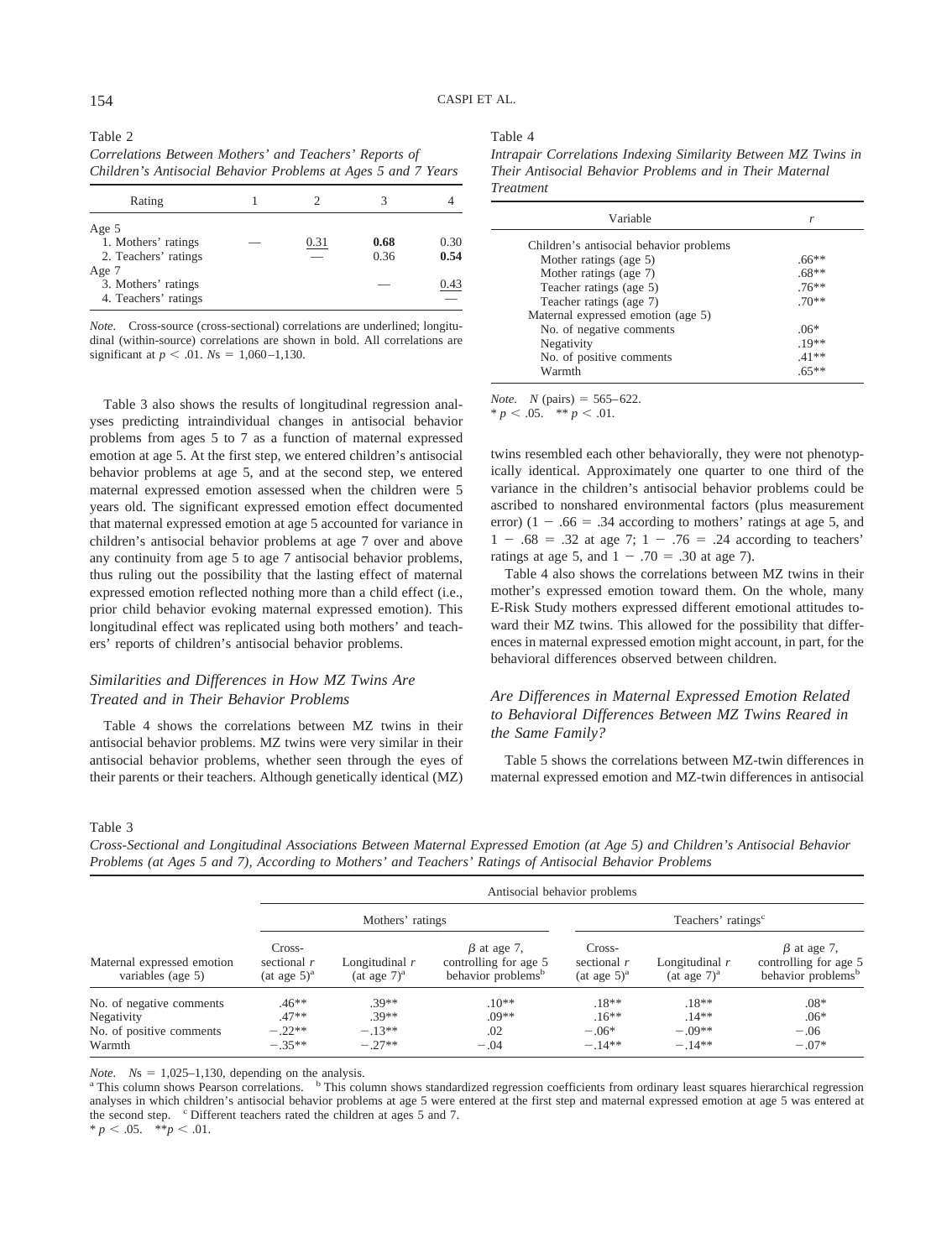#### Table 5

*Cross-Sectional and Longitudinal Associations Between MZ-Twin Differences in Maternal Expressed Emotion (at Age 5) and MZ-Twin Differences in Antisocial Behavior Problems (at Ages 5 and 7), According to Mothers' and Teachers' Ratings of Antisocial Problems*

|                                                         | MZ-twin differences in antisocial behavior problems |                                  |                                                                                |                                               |                                  |                                                                         |  |
|---------------------------------------------------------|-----------------------------------------------------|----------------------------------|--------------------------------------------------------------------------------|-----------------------------------------------|----------------------------------|-------------------------------------------------------------------------|--|
|                                                         |                                                     | Mothers' ratings                 |                                                                                |                                               | Teachers' ratings <sup>c</sup>   |                                                                         |  |
| MZ-twin differences in<br>maternal expressed<br>emotion | Cross-<br>sectional $r$<br>$(at \text{ age } 5)^a$  | Longitudinal<br>r (at age $7)^a$ | $\beta$ at age 7, controlling<br>for MZ-twin<br>differences at age $5^{\rm b}$ | Cross-<br>sectional $r$<br>$(at \t{age} 5)^a$ | Longitudinal<br>r (at age $7)^a$ | $\beta$ at age 7, controlling<br>for MZ-twin<br>differences at age $5b$ |  |
| No. of negative comments                                | $.53**$                                             | $35**$                           | $.16***$                                                                       | $14**$                                        | $.18**$                          | $.15***$                                                                |  |
| Negativity                                              | $.49**$                                             | $.33**$                          | $.16***$                                                                       | $.17**$                                       | $.15***$                         | $.10*$                                                                  |  |
| No. of positive comments                                | $-22**$                                             | $-20**$                          | $-11**$                                                                        | $-13**$                                       | $-15**$                          | $-.12**$                                                                |  |
| Warmth                                                  | $-28**$                                             | $-23**$                          | $-.11**$                                                                       | $-.10*$                                       | $-12**$                          | $-.10*$                                                                 |  |

*Note. N* (pairs) = 500–565, depending on the analysis.<br><sup>a</sup> This column shows Pearson correlations. <sup>b</sup> This column shows standardized regression coefficients from ordinary least squares hierarchical regression analyses in which MZ-twin differences in antisocial behavior problems at age 5 were entered at the first step and MZ-twin differences in maternal expressed emotion at age 5 were entered at the second step. <sup>c</sup> Different teachers rated the children at ages 5 and 7.  $* p < .05.$  \*\*  $p < .01.$ 

behavior problems. In these analyses, the MZ-twin pair is the unit of analysis.

Table 5 shows that differences in mothers' expressed emotion toward their 5-year-old MZ twins were significantly correlated with differences between the MZ twins' behavior problems, both cross-sectionally (when the children were 5 years old) and longitudinally (when the children were 7 years old). The significant associations between differences in maternal expressed emotion and differences in the twins' behavior were observed regardless of whether mothers or teachers rated the children.

To summarize the quantitative findings, Figure 2 shows the mean scores at age 7 for children's antisocial behavior problems as a function of whether a child was the more or the less favored twin in the MZ pair. The less favored twin at age 5 (i.e., the one receiving more maternal negativity and less maternal warmth) had more antisocial behavior problems at age 7 than did the more favored twin.

Table 5 also shows the results of regression analyses predicting behavioral differences between MZ twins at age 7 as a function of differences in their mother's expressed emotion toward them when they were 5 years old, after controlling for age 5 behavioral differences within the twin pair. At the first step, we entered MZ-twin differences in antisocial behavior problems at age 5, and at the second step, we entered MZ-twin differences in maternal expressed emotion at age 5. The significant effect of MZ-twin differences in maternal expressed emotion documented that differences in a mother's expressed emotion toward her identical twins at age 5 predicted that the twins would continue to differ at age 7, over and above any continuity from age 5 to age 7 in behavior problems. This longitudinal effect was replicated when both mothers' and teachers' reports of children's antisocial behavior problems were used.

The analyses in Table 5—based as they are on predicting behavioral differences between genetically identical (MZ) twins effectively rule out the possibility that genetically influenced differences between the twins contributed to their differential treatment. In addition, the longitudinal analyses—documenting that differences in maternal expressed emotion are associated with increasing within-pair differences between the twins—suggest that maternal expressed emotion may be causally linked to children's antisocial behavior problems. Still, even these analyses do not entirely rule out the possibility that some earlier, nongenetically influenced difference between the twins produced differences in maternal expressed emotion and in the twins' increasingly diverging antisocial behavior problems. In further analyses, we asked if twin differences in neurological status might account for the association between differential maternal expressed emotion and twin differences in antisocial behavior. Specifically, we used birth weight to index each twin's neurological status (because this difference was most clearly present before both maternal expressed emotion and children's antisocial problems). Within-pair analyses showed that the twin who weighed less at birth received, at age 5, more negative comments  $(r = .19, p < .01)$ , more negativity ( $r = .15$ ,  $p < .01$ ), fewer positive comments ( $r = -.15$ ,  $p < .01$ ), and less warmth ( $r = -.14$ ,  $p < .01$ ). We then repeated all the analyses in Table 5, controlling for twin differences in birth weight. The results were unchanged (an additional table is available from the authors). As an illustration, consider the most conservative test of an environmentally mediated association reported in this article; this appears in the final column of Table 5. When we controlled for MZ-twin differences in birth weight, the regression coefficients in that column changed to the following:  $\beta = .16$ ,  $p <$ .01;  $\beta = .11$ ,  $p < .05$ ;  $\beta = -.13$ ,  $p < .01$ ;  $\beta = -.10$ ,  $p < .05$ <sup>2</sup>

### *Why Do Some Mothers Feel Differently Toward Their Twins? A Qualitative Inquiry*

The aforementioned quantitative findings raised the question of why many mothers felt differently toward their twin children

<sup>2</sup> Following a reviewer's suggestion, we tested whether the association between differential maternal expressed emotion and twin differences in antisocial behavior was nonlinear. None of the quadratic effects that we tested was statistically significant.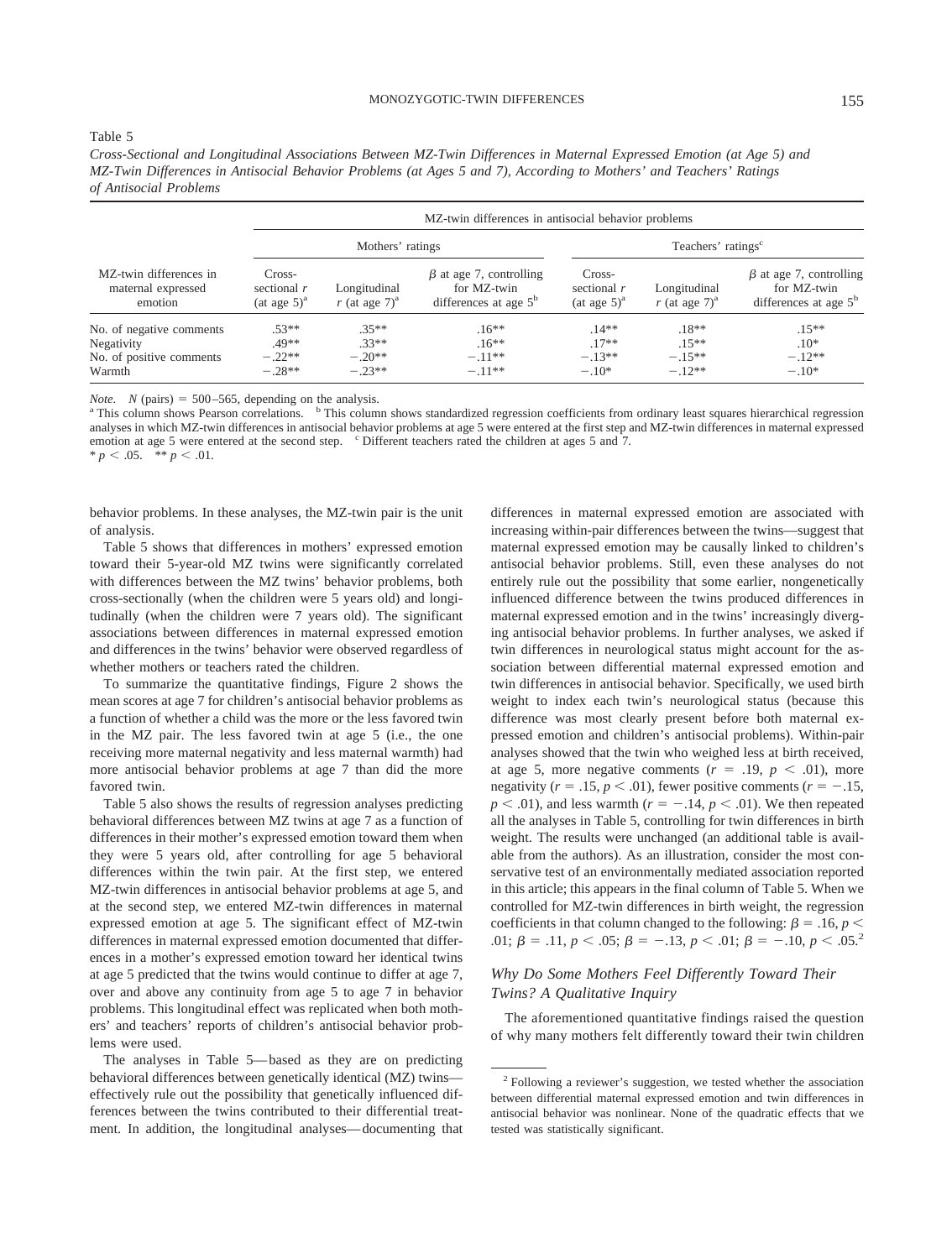

*Figure 2.* The monozygotic (MZ) twin receiving more maternal negativism at age 5 has more antisocial behavior problems at age 7. A principal-components analysis of the four maternal emotional attitude variables yielded one factor accounting for 72% of the variance. The positive loadings for number of negative comments and negativity, and the negative loadings for number of positive comments and warmth, suggest that the four expressed emotion measures index a mother's orientation toward her child along a continuum from warmth to negativism/hostility. For illustrative purposes in this figure, twins within a pair were designated as receiving more or less negativism depending on a difference score between them. The figure shows means and standard errors among twin pairs for whom the MZ-twin difference in treatment was greater than 0.5 *SD.*

despite the fact that the children were genetically identical. To generate hypotheses for future research, we carried out a qualitative assessment that aimed to uncover possible reasons for differential treatment. Our team of interviewers (who together completed more than 2,000 E-Risk Study home visits) generated an initial list of hypothesized causes for differential treatment of MZ twins. This list of provisional hypotheses was used to guide an open-ended interview protocol we conducted with E-Risk Study mothers of very different MZ twins. We selected seven E-Risk Study families for these qualitative interviews on the basis of MZ zygosity, proximity to London (to reduce travel costs), a twin-pair difference on antisocial behavior problems that was greater than 1 *SD* above the mean difference, and extreme discordance corroborated by the twins' teachers. The mothers were told that the purpose of this visit was to focus on why identical twins can sometimes be so different. The protocol was organized by developmental stages, first discussing differences in the 1st year of life (example probe: "Was one of the twins more difficult to care for as a newborn?"), then the toddler years from ages 1 to 4 (example probe: "Did either twin become closer to one person in your family?"), and finally the current years since starting schooling (example probe: "Can you see similarities between their personalities and other family members' personalities?"). (The interview protocol is available from the authors.) Interviews were audiotaped and converted to transcripts, which the research team read to identify possible causes for differential treatment. Because reasons for differential treatment might be idiosyncratic, we did not look for consensus across the families. However, the following four explanations for differential treatment emerged as major themes. Names have been changed for confidentiality.

*One twin has been ill, requiring differential parenting.* Case 6300: "Ann had all the blood and Susan didn't get any . . . they took Ann away and put her in special care . . . and when she came out I was terrified of her. I remember the first night I had to change her nappy, I was scared if I pulled her legs they'd fall off." Case 10735: "When they were born and I saw them, I just felt they had different personalities, I don't know, like Gill was the first one I could hold, 'cos the other one had to have oxygen and stuff and had to be left." Case 13569: "He was in hospital and everyone was all 'poor Jeff, poor Jeff,' and I started thinking, 'Well what about me? I'm the one's just had twins, I'm the one's going through this, he's a seven-week-old baby and doesn't know a thing about it' . . . I suppose, like a mother bonds with a baby? I never did with him . . . because of Jeff being unwell, I sort of detached, and ploughed my emotions into Mike." Case 4959: "Simon was just so much easier to get, you know, used to, 'cos he didn't have so many problems. Simon came out of special care a long time before John." Illness was not systematically related to the direction of favoritism; some mothers were more negative and other mothers were less negative toward the child who had been ill.

*The mother holds folk beliefs about twins (e.g., that one twin in a pair must be dominant, or one must be feminine and one masculine) and treats the twins consistently with her beliefs.* Case 3462: "Alan will go and play rugby, and watch rugby, but Jimmy'd rather make cakes . . . Jimmy likes being pampered and the cuddles, but Alan's like 'Get off me!' He's a man's man. He's always had to speak for Jimmy." Case 6300: "Susan can be very sweet . . . she loves babies . . . she can be insecure . . . she flutters and dances around . . . there's not much between her ears . . . she's exceptionally vain, more so than Ann. Ann loves any game involving a ball, very sporty, climbs trees, very much a tomboy. One is a serious tomboy and one's a serious girlie girl. Even when they were babies I always dressed one in blue stuff and one in pink stuff." Case 3803: "Amy being more the tomboy, she's the one that'll get dirty, so it's sort of like Sally with the pretty, pretty little things, Amy with the boy things. Sally is the caring one, the shyest of the two, Amy has to be dominant for them both." Case 10735: "I think twins' personalities have to balance each other out, you know, they sort of have to come to some sort of arrangement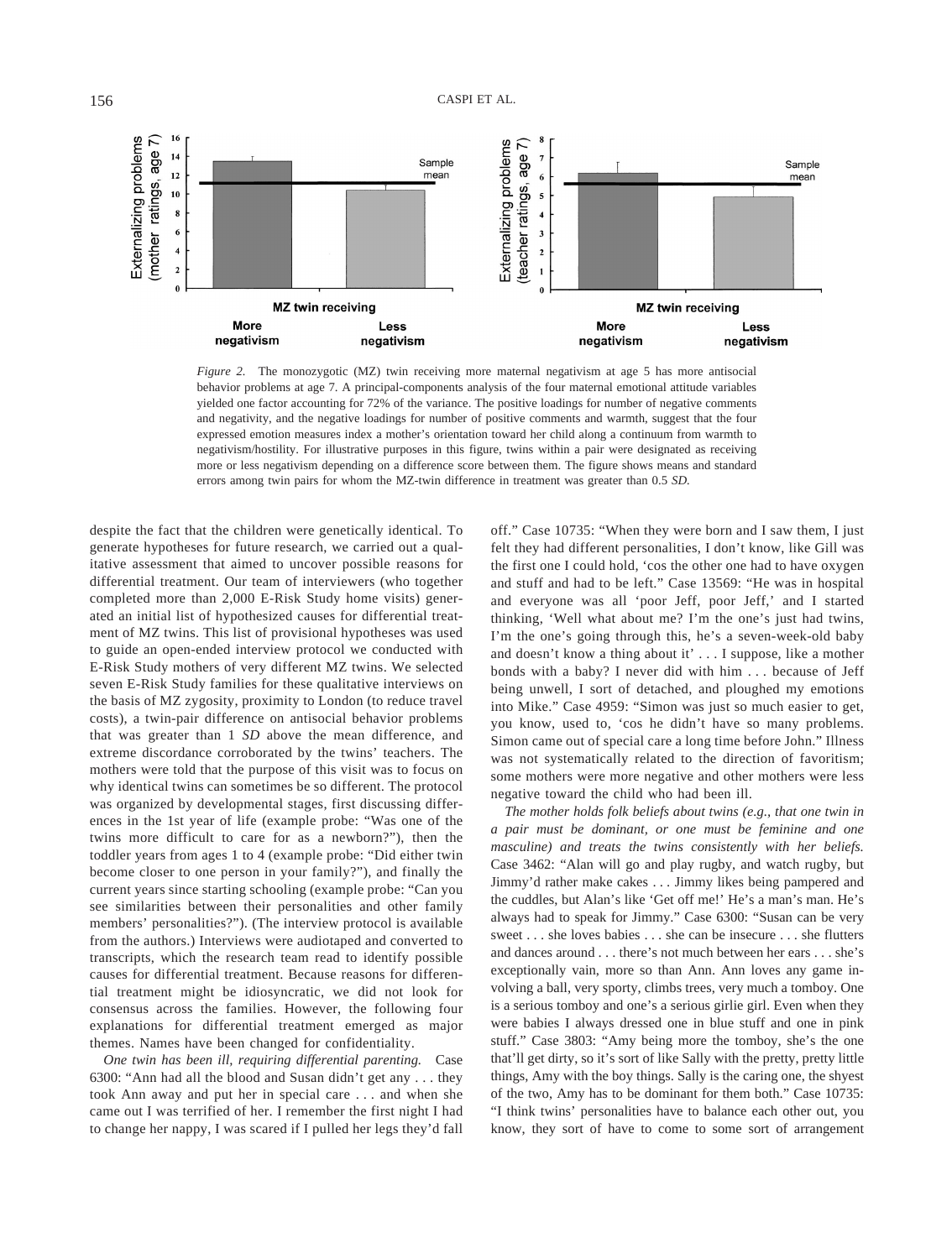between them . . . my younger is more willing to back down and fit in, and my older likes to be in charge."

*The mother has identified one twin as being like herself and feels more strongly about that twin (either positively or negatively).* Case 10735: "Cari's more confident but it's more of a front with Gill, which is what I was like . . . Gill's a sweetie, a little madam, she's very much like me, she's quite the little bossyboots, like me . . . she's chatty, like me . . . Gill's so much like I was, because I had a very troubled childhood I wanna make sure she gets enough emotional support, I feel she needs more than Cari . . . Gill is a bit more brighter than Cari, Cari's not dim or anything, but Gill's more, well, like me, she's like, amazing." Case 3462: "Jimmy's got a bad sense of humor, like me, he's erm very much a Mummy's boy, it's nice, very nice." Case 13569: "The problem with Mike is I think he's a bit like me, he's very, very strongheaded . . . yeah, I think he's always been like me, more sort of abrupt [laughs], I'll sort of say what I think and then think about the consequences after . . . he's got to that stage where he just doesn't really care who he sort of hurts and he doesn't think about the consequences after, that's it." Case 3803: "Sally's more like me, she thinks about things, they're both me but she's, I mean, me."

*The mother, whose relationship with the twins' father has ended acrimoniously, identifies one twin as representing her ex-partner and directs negative feelings toward that twin.* Case 13569: "Jeff and his dad really relate to each other. We all knew Don [her husband] had a connection with Jeff and I had a connection with Mike . . . Jeff would do everything for Don but he wouldn't for me, and no matter what I did for either of them it wouldn't be right." Case 3462: "Oh we've had difficulty all the way through, yeah, because when I first woke up he had an affair . . . and then when he went off, the twins were 18 months . . . he took me to court and he's got my kids at Christmas now . . . he keeps phoning the house and er, I tell him not to and he screams he can phone whoever he wants to phone, and er Jimmy don't want to go over there, but Alan's got interests with his dad, Alan's that close to him." Case 12623: "I think Jerry is more like me, laid back, and David's more like his father, more, erm, competitive, shall we say, yeah, he would lash out, that's how their dad was, and David takes after his dad, he'd be bullying and pushing in."

### Discussion

This study showed that mothers' emotional attitudes toward their children are associated with children's antisocial behavior problems. To our knowledge, this study is the first to report three innovative design features that, in combination, support the conclusion that maternal expressed emotion is an environmentally mediated risk factor for—and possibly an environmental cause of—children's early-emerging antisocial behavior problems.

First, we ruled out the possibility that the empirical association between maternal expressed emotion and children's behavior problems reflects purely mothers' bias in talking about and describing their children. This is because the results documented that maternal expressed emotion was associated not only with mothers' ratings of their children's behavior problems but also with teachers' ratings, obtained independently from two different teachers, when each child was 5 years old and 7 years old.

Second, we ruled out the possibility that the association between maternal expressed emotion and children's antisocial behavior problems reflects purely a child effect, that is, an effect of children's behavior on parental treatment. This is because longitudinal analyses documented that even after children's antisocial behavior problems at age 5 were controlled, maternal expressed emotion predicted increases in children's antisocial behavior problems at age 7.

Third, we ruled out the possibility that the association between maternal expressed emotion and children's antisocial behavior problems is genetically mediated. This is because the results documented that differences in maternal expressed emotion predicted differences between genetically identical MZ twins. Given that differences in maternal expressed emotion reliably predict differences between the behavior of genetically identical children, it is highly unlikely that the association between maternal treatment and children's antisocial behavior problems is a function of genetic differences between children. This within-family comparison also ruled out the possibility that the association between maternal expressed emotion and children's behavior problems reflects unmeasured (genetic or environmental) differences between mothers or between families. This is because the results documented that differences in a mother's expressed emotion toward her children within the same family predicted behavioral differences between the children.

Against this background, several limitations should be noted. First, it is possible that some other nonshared environmental factor that is correlated with mothers' child-specific expressed emotion may be accounting for the associations we observed. Such a third variable would have to be a nongenetic factor that causes both (a) mothers to treat their children differently and (b) MZ twins to behave differently. We ruled out the possibility that differences in neurological status (as indexed by birth weight differences) produced the observed association between maternal expressed emotion and children's antisocial behavior problems, but there may be other, unmeasured factors. If such a factor can be identified, it would raise the possibility that maternal expressed emotion is not a unique cause of children's behavior problems, but it would not vitiate the fact that maternal expressed emotion is an environmentally mediated risk factor. Passive correlational designs—even longitudinal and genetically sensitive ones—cannot establish causality with certainty. As such, genetically informative intervention studies that seek to change maternal expressed emotion can be used, in future research, to more fully shed light on the causal status of maternal expressed emotion in relation to children's antisocial behavior problems (Howe, Reiss, & Yuh, 2002).

Second, we did not collect maternal expressed emotion data at the age 7 assessment, which could have been used to strengthen causal analyses. Moreover, such data would have allowed us to test whether initial differences between the twins' behavior could predict changes in the mother's expressed emotion over time. Given the utility of our new expressed emotion methodology as applied to this age group of children, future sibling studies may wish to incorporate such measures of maternal emotional attitudes in order to explore this question more fully.

Third, we assume that findings can be generalized from MZ twins to the population of singletons. This assumption is probably defensible because twin–singleton comparisons have found no notable differences in behavior problems or personality (Gjone &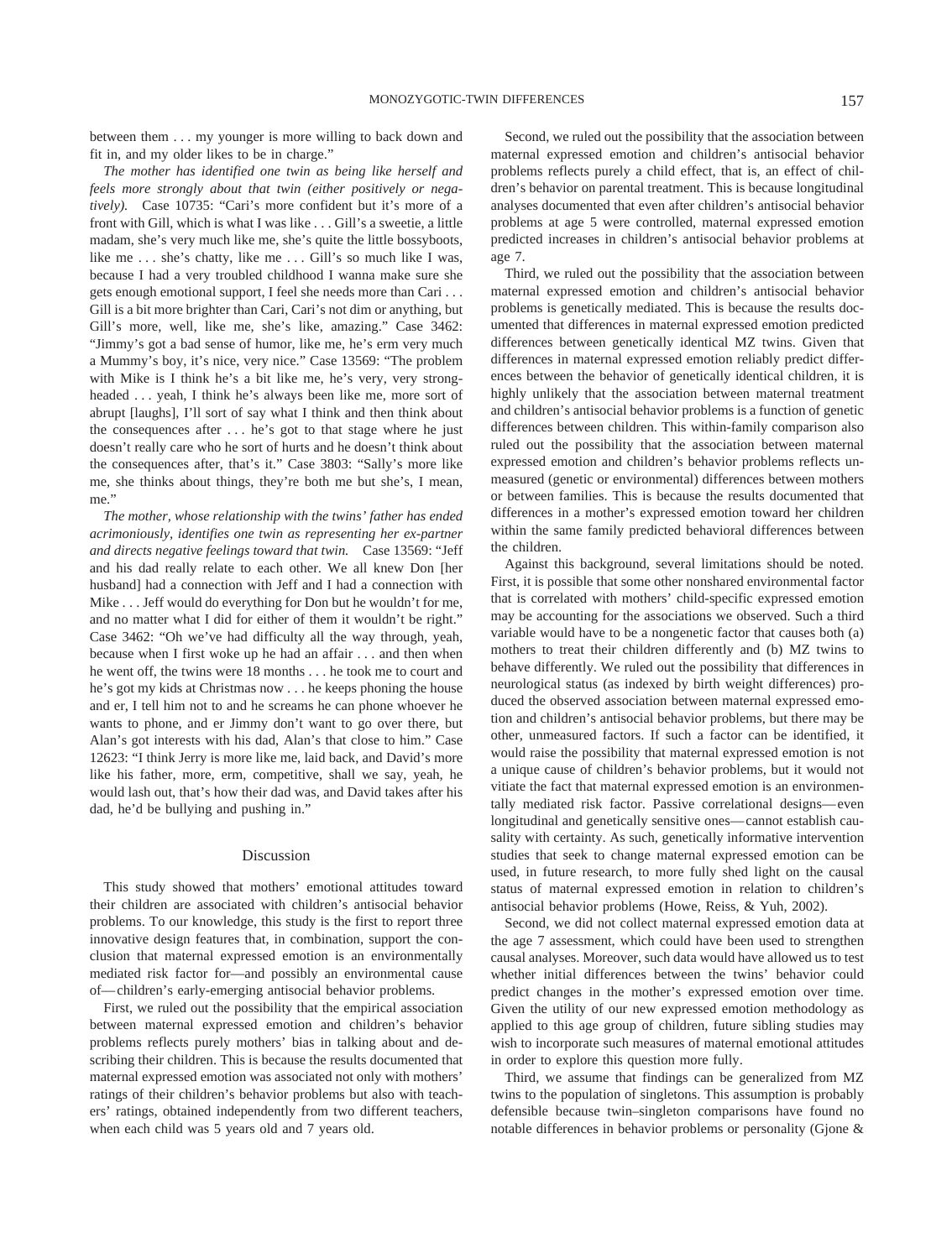Novik, 1995; Johnson, Krueger, Bouchard, & McGue, 2002; Kendler, Martin, Heath, & Eaves, 1995; Levy, Hay, McLaughlin, Wood, & Waldman, 1996; Moilanen et al., 1999; van den Oord, Koot, Boomsma, Verhulst, & Orleveke, 1995). Moreover, the correlations between maternal emotional attitudes and children's antisocial behavior problems in our twin sample are similar to those reported in the studies of singletons reviewed in the introduction.

Fourth, our data were collected in England and Wales, and more research is necessary to determine whether our findings will be replicated in other populations. However, research with singletons (reviewed in the introduction) suggests that the association between maternal expressed emotion and children's behavior problems is similar in North America and Europe.

Fifth, we have followed the twins in our study only to age 7, and we do not know whether maternal expressed emotion will exert longer term influences on children's development.

A sixth limitation concerns effect sizes, which ranged from large  $(r = .5)$  to small  $(r = .1)$  depending on the stringency of the method used. The true effect probably lies somewhere in between. What is remarkable, empirically, about the obtained results is that even if the "true" effect sizes tend toward the small, these effect sizes reflect true environmental associations purged of two factors that have inflated effects in many prior studies: single-source reporting bias and confounding genetic influence. In addition, it must be remembered that the findings are based on limited information about differential parenting (a 5-min speech sample). Aggregated measurements may yield larger effect sizes.

Finally, our measurement of differential expressed emotion was limited to mothers, and the measurement of fathers' expressed emotion may help to account for additional variation in children's differential outcomes. (The E-Risk Study has reported other effects of fathers on children; see Jaffee, Moffitt, Caspi, & Taylor, 2003.)

With these limitations in mind, the results of the present study have implications for socialization theory, in general, and for etiological research about children's early-emerging antisocial problems, more specifically.

#### *Implications for Socialization Theory*

In 1987, Plomin and Daniels revolutionized research on child development by asking "Why are children in the same family so different?" In the ensuing 15 years, over 40 studies have tackled this question, but reviewers have concluded that the yield from this research has been disappointing (Turkheimer & Waldron, 2000) for at least two reasons. One conclusion has been that the most important nonshared experiences are outside the family. This conclusion was championed by Harris (1998), who argued that "parents matter a lot less than you think" whereas peer experiences outside the family matter a lot more. According to Harris (1998), psychosocial researchers may need to invest less energy studying nonshared family experiences and more energy documenting how nonshared peer experiences create differences between children growing up in the same family. The present study suggests that such a shift in research priorities may be premature, as the results revealed that maternal expressed emotion is a consequential nonshared environmental experience that accounts for behavioral differences between children.

A second conclusion has been that nonshared experiences are too idiosyncratic and too serendipitous to study systematically. This conclusion was championed by Turkheimer (2000), who offered the "gloomy prospect" that psychosocial researchers may never identify the systematic sources of differences between children growing up in the same family because these differences are most likely created by random developmental processes. The present study suggests a less gloomy prospect because the results revealed that maternal expressed emotion is systematically related to children's antisocial behavior problems.

### *Implications for Research Into Children's Behavior Problems*

Early-onset antisocial behavior problems threaten children's optimal development and have long-term negative consequences for the well-being of the individual child and the community (Potter & Mercy, 1997). Twin studies, including the present one, have shown that genetic factors exert a strong influence on antisocial behavior problems that emerge in early to middle childhood (Arseneault et al., 2003; Taylor, Iacono, & McGue, 2000; van den Oord, Verhulst, & Boomsma, 1996; van der Valk, Verhulst, Stroet, & Boomsma, 1998). But genetic factors cannot be the whole etiological story. This is most clearly evident when studying genetically identical MZ twins. The fact that pairs of MZ twins are discordant for early-onset antisocial behavior problems suggests that each child's unique environmental experiences may play a causal role in the development of these problems. This fact provides a window of opportunity for determining what these unique, nonshared environmental experiences might be.

It has become fashionable, in some circles, to suggest that maternal attitudes and behaviors are little more than genetic epiphenomena. Yet the present study suggests that maternal expressed emotion may play a causal role in the development of antisocial behavior. If this finding withstands the rigors of replication, it should invigorate both basic and applied research into expressed emotion. We suggest three directions for replications and extensions.

First, we encourage researchers to consider adopting and elaborating the expressed emotion methodology as a way to get a handle on differential parenting. Family researchers often note (off the record) that it is difficult to get parents to reveal through direct questioning that they treat their young children differently. Social desirability influences parents to report "fair treatment," perhaps particularly when the children are twins. The expressed emotion methodology, as adapted here for use with families of young children, may offer a suitable, unobtrusive technique for identifying meaningful patterns of differential parenting both between and within families.

Second, more research is needed if we are to understand the cognitive, affective, and possibly physiological mechanisms by which children are influenced by their mothers' expressed emotion toward them. Randomized clinical trials of parenting interventions that focus on enhancing mothers' levels of warmth, positive interaction, and responsiveness toward their children (e.g., Olds et al., 2002; Sanders, Markie-Dadds, Tully, & Bor, 2000; Webster-Stratton, 1998) offer a powerful design for uncovering the mechanisms by which maternal behavior causes antisocial behavior problems.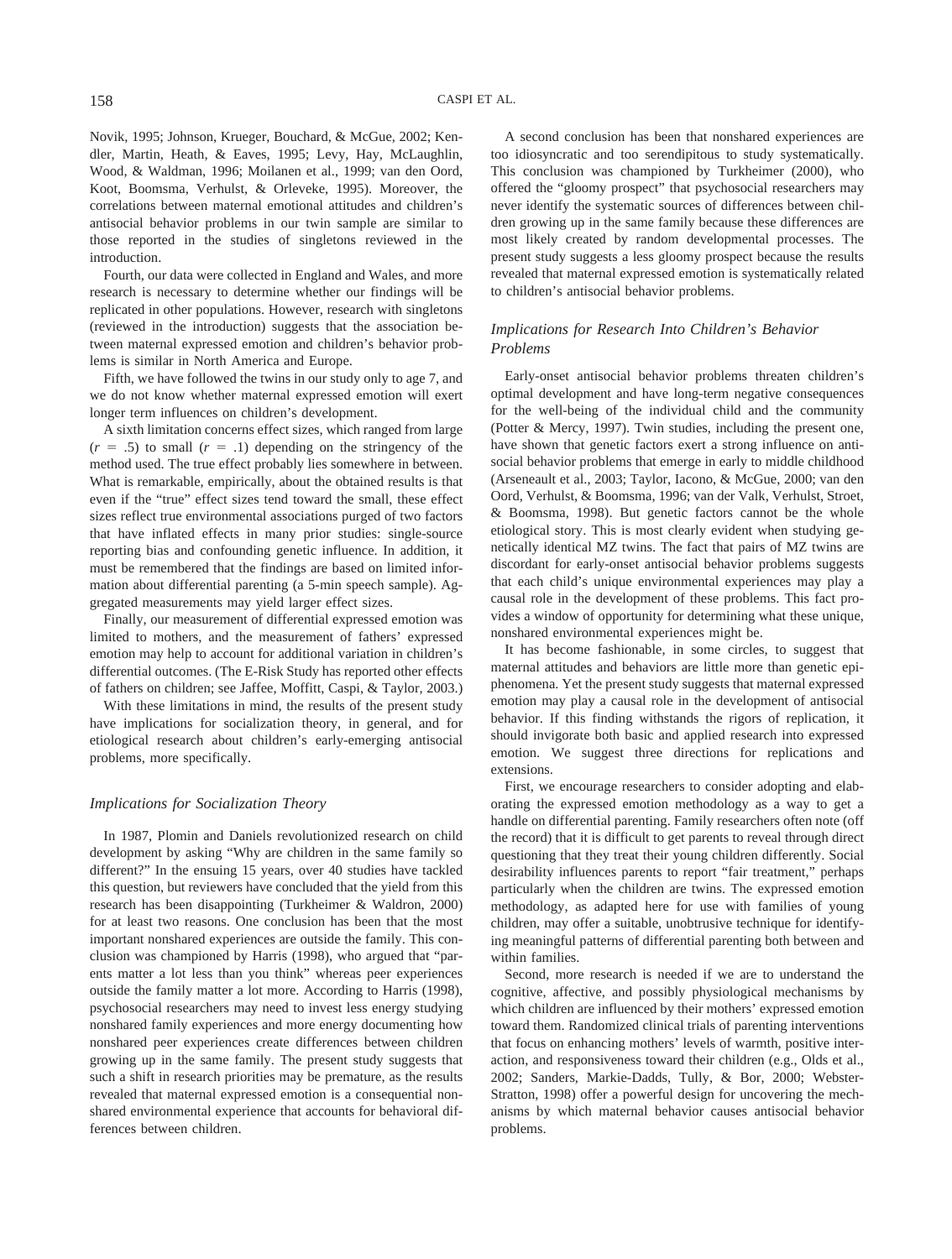Third, more research is needed on expressed emotion as an outcome variable. Our quantitative findings naturally prompted a question: Why do many mothers feel differently toward their twin children despite the fact that the children are genetically identical? We conducted a modest qualitative study to address this puzzle, aiming to generate hypotheses for future research into the causes of differential parental treatment of siblings. Four hypotheses suggested themselves. First, illness in one child may require differential parenting and disrupt the parent–child bond. Children's health may influence maternal emotional attitudes and thus represent a source of differential treatment of siblings (e.g., McHale & Pawletok, 1992). It may be that it is not the fact of the illness itself, but the meaning of the child's illness, that is most relevant to mothers. Second, the mother may hold folk beliefs about differences between identical twins and may treat the twins consistently with these beliefs. E-Risk Study mothers reported ample instances of such beliefs, for example, that one twin in a pair must be dominant or that one twin must be feminine and the other masculine. Presumably, these reasons for differential treatment are limited to the special case of twins and would not promote differential treatment of ordinary siblings, although there may be folk beliefs about birth order that affect singletons. Third, the mother may identify one child as being like herself and as a consequence may feel more strongly about that child (either positively or negatively). Fourth, the mother whose relationship with the twins' father is acrimonious may identify one child as representing her ex-partner and then redirect her negative feelings toward that child. More research is needed to uncover reasons why siblings are differentially treated by parents (Asbury, Dunn, Pike, & Plomin, 2003; Jenkins, Rasbash, & O'Connor, 2003). Future quantitative research can be complemented by more detailed qualitative analyses that explore attributional processes and meaning making by mothers in greater depth.

In sum, the present study documents that maternal expressed emotion is a child-specific environmental experience that systematically influences young children's behavioral development. More generally, the study illustrates that genetically sensitive designs can yield valuable evidence about how environmental factors shape development. Many socialization researchers are concerned that the great enthusiasm for genetic research will overshadow the importance of environmental research, both in terms of policy initiatives and in terms of scientific priorities. But this concern is misdirected, because genetically informative research can provide leverage in identifying whether specific environmental risks represent environmental causation via "nurture" (Rutter, 2000).

### References

- Achenbach, T. M. (1991a). *Manual for the Child Behavior Checklist/4–18 and 1991 profile.* Burlington: University of Vermont, Department of Psychiatry.
- Achenbach, T. M. (1991b). *Manual for the Teacher's Report Form and 1991 profile.* Burlington: University of Vermont, Department of Psychiatry.
- Arseneault, L., Moffitt, T. E., Caspi, A., Taylor, A., Rijsdijk, F. V., Jaffee, S. R., et al. (2003). Strong genetic effects on cross-situational antisocial behaviour among 5-year-old children according to mothers, teachers, examiner-observers, and twins' self-reports. *Journal of Child Psychology and Psychiatry and Allied Disciplines, 44,* 832–848.
- Asarnow, J. R., Tompson, M., Hamilton, E. B., Goldstein, M. J., & Guthre,

D. (1994). Family expressed emotion, childhood onset depression and childhood onset schizophrenia spectrum disorders: Is expressed emotion a nonspecific correlate of child psychopathology or a specific risk factor for depression? *Journal of Abnormal Child Psychology, 22,* 129–146.

- Asarnow, J. R., Tompson, M., Woo, S., & Cantwell, D. P. (2001). Is expressed emotion a specific risk factor for depression or a nonspecific correlate of psychopathology? *Journal of Abnormal Child Psychology, 29,* 573–583.
- Asbury, K., Dunn, J., Pike, A., & Plomin, R. (2003). Nonshared environmental influences on individual differences in early behavioral development: An MZ differences study. *Child Development, 74,* 933–943.
- Bank, L., Dishion, T. J., Skinner, M. L., & Patterson, G. R. (1990). Method variance in structural equation modeling: Living with "glop." In G. R. Patterson (Ed.), *Depression and aggression in family interaction* (pp. 247–277). Hillsdale, NJ: Erlbaum.
- Bennett, N., Jarvis, L., Rowlands, O., Singleton, N., & Haselden, L. (1996). *Living in Britain: Results from the General Household Survey.* London: Her Majesty's Stationery Office.
- Brown, G. W., & Rutter, M. (1966). The measurement of family activities and relationships: A methodological study. *Human Relations, 19,* 241– 263.
- Butzlaff, R. L., & Hooley, J. M. (1998). Expressed emotion and psychiatric relapse. *Archives of General Psychiatry, 55,* 547–552.
- Caspi, A., Wright, B. R. E., Moffitt, T. E., & Silva, P. A. (1998). Early failure in the labor market: Childhood and adolescent predictors of unemployment in the transition to adulthood. *American Sociological Review, 63,* 424–451.
- Daley, D. M., Sonuga-Barke, E. J. S., & Thompson, M. (2003). Assessing expressed emotion in preschool: The psychometric properties of a modified speech sample in a clinical group. *British Journal of Clinical Psychology, 42,* 53–68.
- Deater-Deckard, K., Pike, A., Petrill, S. A., Cutting, A. L., Hughes, C., & O'Connor, T. G. (2001). Nonshared environmental processes in socialemotional development: An observational study of identical twin differences in the preschool period. *Developmental Science, 4,* 1–6.
- Farrington, D. F., & Junger, M. (Eds.). (1995). Crime and physical health [Special issue]. *Criminal Behaviour and Mental Health, 5*(4).
- Gjone, H., & Novik, T. S. (1995). Parental ratings of behavioural problems: A twin and general population comparison. *Journal of Child Psychology and Psychiatry and Allied Disciplines, 36,* 1213–1224.
- Gould, W., & Sribney, W. (1999). *Maximum likelihood estimation with STATA.* College Station, TX: Stata Press.
- Harris, J. R. (1998). *The nurture assumption.* New York: Free Press.
- Hibbs, E. D., Hamburger, S. D., Lenane, M., Rapoport, J. L., Kruesi, M. J. P., Keysor, C. S., & Goldstein, M. J. (1991). Determinants of expressed emotion in families of disturbed and normal children. *Journal of Child Psychology and Psychiatry and Allied Disciplines, 32,*757–770.
- Hirshfeld, D. R., Biederman, J., Brody, L., Faraone, S. V., & Rosenbaum, J. F. (1997). Associations between expressed emotion and child behavioral inhibition and psychopathology: A pilot study. *Journal of the American Academy of Child and Adolescent Psychiatry, 36,* 205–213.
- Howe, G. W., Reiss, D., & Yuh, J. (2002). Can prevention trials test theories of etiology? *Development and Psychopathology, 14,* 673–694.
- Jaffee, S. R., Moffitt, T. E., Caspi, A., & Taylor, A. (2003). Life with (or without) father: The benefits of living with two biological parents depend on the father's antisocial behavior. *Child Development, 74,* 109–126.
- Jenkins, J. M., Rasbash, J., & O'Connor, T. G. (2003). The role of the shared family context in differential parenting. *Developmental Psychology, 39,* 99–113.
- Johnson, W., Krueger, R. F., Bouchard, T. J., & McGue, M. (2002). The personalities of twins: Just ordinary folks. *Twin Research, 5,* 125–131.
- Kendler, K. S. (1993). Twin studies of psychiatric illness. *Archives of General Psychiatry, 50,* 905–913.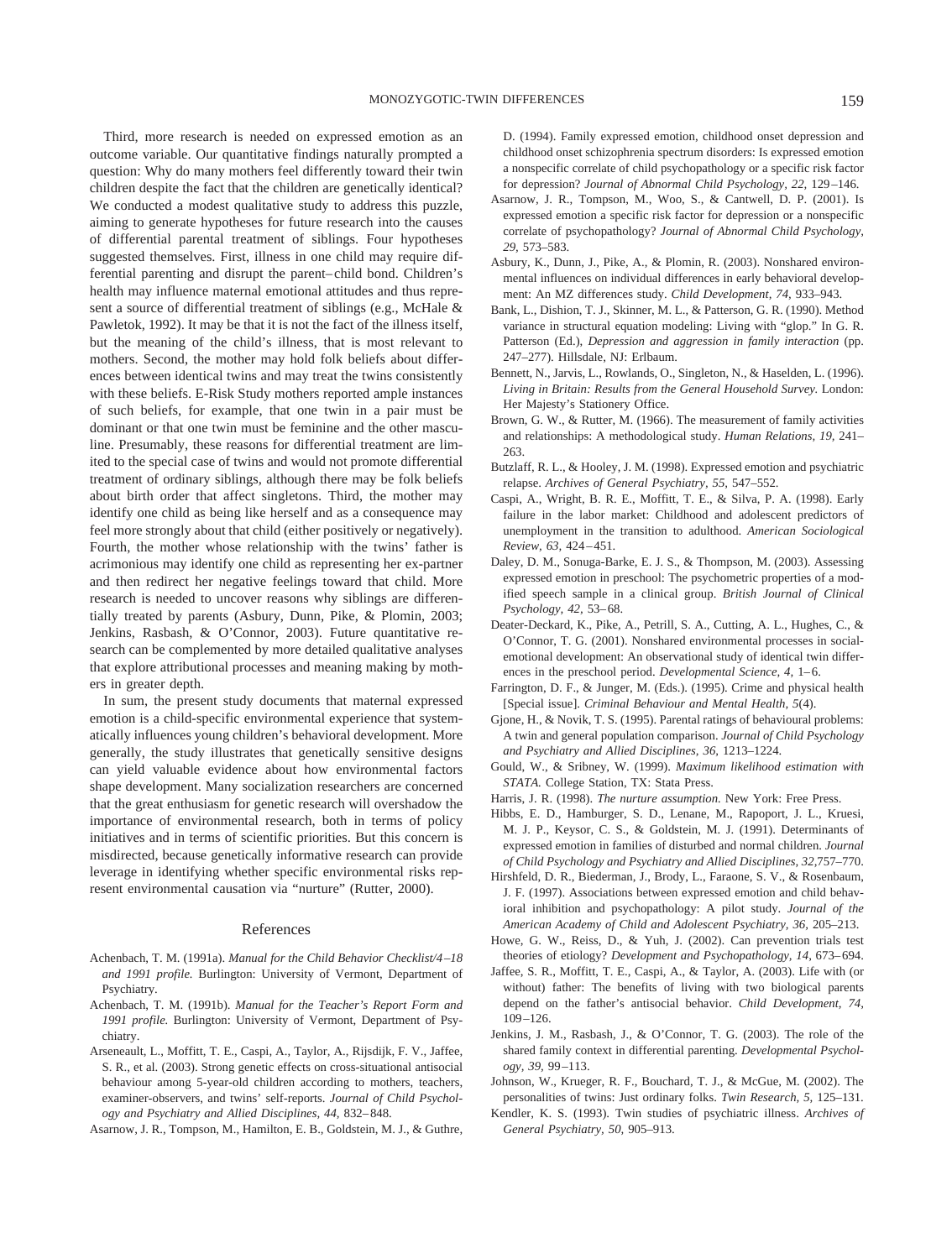- Kendler, K. S., Martin, N. G., Heath, A. C., & Eaves, L. (1995). Self-report psychiatric symptoms in twins and their nontwin relatives: Are twins different? *American Journal of Medical Genetics, 60,* 588–591.
- Levy, F., Hay, D., McLaughlin, M., Wood, C., & Waldman, I. (1996). Twin-sibling differences in parental reports of ADHD, speech, reading, and behavioural problems. *Journal of Child Psychology and Psychiatry and Allied Disciplines, 37,* 569–578.
- Magana, A. B., Goldstein, M. J., Karno, D. J., Miklowitz, J. J., & Falloon, I. R. H. (1986). A brief method for assessing expressed emotion in relatives of psychiatric patients. *Psychiatry Research, 17,* 203–212.
- Maynard, R. A. (Ed.). (1997). *Kids having kids: Economic costs and social consequences of teen pregnancy.* Washington, DC: Urban Institute Press.
- McCarty, C. A., & Weisz, J. R. (2002). Correlates of expressed emotion in mothers of clinically-referred youth: An examination of the five-minute speech sample. *Journal of Child Psychology and Psychiatry and Allied Disciplines, 43,* 759–768.
- McHale, S. M., & Pawletok, T. M. (1992). Differential treatment of siblings in two family contexts. *Child Development, 63,* 68–81.
- Moffitt, T. E., Caspi, A., Harrington, H., & Milne, B. J. (2002). Males on the life-course persistent and adolescence-limited antisocial pathways: Follow-up at age 26. *Development and Psychopathology, 14,* 179–206.
- Moffitt, T. E., Caspi, A., Rutter, M., & Silva, P. A. (2001). *Sex differences in antisocial behaviour: Conduct disorder, juvenile delinquency, and violence in the Dunedin Longitudinal Study.* Cambridge, England: Cambridge University Press.
- Moffitt, T. E., & E-Risk Study Team. (2002). Teen-aged mothers in contemporary Britain. *Journal of Child Psychology and Psychiatry and Allied Disciplines, 43,* 727–742.
- Moilanen, I., Linna, S.-L., Ebeling, H., Kumpulainen, K., Tamminen, T., Piha, J., & Almqvist, F. (1999). Are twins' behavioural/emotional problems different from singletons'? *European Child and Adolescent Psychiatry, 8*(Suppl. 4), 62–67.
- Olds, D. L., Robinson, J., O'Brien, R., Luckey, D. W., Pettitt, L. M., Henderson, C. R., et al. (2002). Home visiting by paraprofessionals and by nurses: A randomized, controlled trial. *Pediatrics, 110,* 486–496.
- Peris, T. S., & Baker, B. L. (2000). Applications of the expressed emotion construct to young children with externalizing behavior: Stability and prediction over time. *Journal of Child Psychology and Psychiatry and Allied Disciplines, 41,* 457–462.
- Pike, A., Reiss, D., Hetherington, E. M., & Plomin, R. (1996). Using MZ differences in search for nonshared environmental effects. *Journal of Child Psychology and Psychiatry and Allied Disciplines, 37,* 695–704.
- Plomin, R. (1994). *Genetics and experience: The interplay between nature and nurture.* Thousand Oaks, CA: Sage.
- Plomin, R., & Daniels, D. (1987). Why are children in the same family so different from one another? *Behavioral and Brain Sciences, 10,* 1–16.
- Plomin, R., DeFries, J., McClearn, G., & McGuffin, P. (2000). *Behavioral genetics* (4th ed.). New York: W. H. Freeman.
- Potter, L. B., & Mercy, J. A. (1997). Public health perspective on interpersonal violence among youths in the United States. In D. M. Stoff, J. Breiling, & J. D. Maser (Eds.), *Handbook of antisocial behavior* (pp. 3–11). New York: Wiley.
- Price, T. S., Freeman, B., Craig, I., Petrill, S. A., Ebersole, L., & Plomin, R. (2000). Infant zygosity can be assigned by parental report questionnaire data. *Twin Research, 3,* 129–133.
- Reiss, D., Neiderhiser, J. M., Hetherington, E. M., & Plomin, R. (2000). *The relationship code: Deciphering genetic and social influences on adolescent development.* Cambridge, MA: Harvard University Press.
- Rhee, S., & Waldman, I. D. (2002). Genetic and environmental influences on antisocial behavior: A meta-analysis of twin and adoption studies. *Psychological Bulletin, 128,* 490–529.
- Richman, N., Stevenson, J., & Graham, P. J. (1982). *Preschool to school: A behavioural study.* London: Academic Press.
- Rodgers, J. L., Rowe, D. C., & Li, C. (1994). Beyond nature versus nurture: DF analysis of nonshared influences on problem behaviors. *Developmental Psychology, 30,* 374–384.
- Rovine, M. J. (1994). Estimating nonshared environment using sibling discrepancy scores. In E. M. Hetherington, D. Reiss, & R. Plomin (Eds.), *Separate social worlds of siblings: The impact of nonshared environment on development* (pp. 33–61). Hillsdale, NJ: Erlbaum.
- Rowe, D. C. (1994). *The limits of family influence.* New York: Guilford Press.
- Rowe, D. C., & Plomin, R. (1981). The importance of nonshared  $(E_1)$ environmental influences in behavioral development. *Developmental Psychology, 17,* 517–531.
- Rutter, M. (2000). Psychosocial influences: Critiques, findings, and research needs. *Development and Psychopathology, 12,* 375–405.
- Rutter, M., & Brown, G. W. (1966). The reliability and validity of measures of family life and relationships in families containing a psychiatric patient. *Social Psychiatry, 1,* 38–53.
- Rutter, M., Pickles, A., Murray, R., & Eaves, L. (2001). Testing hypotheses on specific environmental risks. *Psychological Bulletin, 127,* 291–324.
- Sandberg, S., Rutter, M., & Jarvi, J. (in press). Brief measure of expressed emotion: Internal consistency and stability over time. *International Journal of Methods in Psychiatric Research.*
- Sanders, M. R., Markie-Dadds, C., Tully, L. A., & Bor, W. (2000). The Triple P-Positive Parenting Program: A comparison of enhanced, standard, and self-directed behavioral family intervention for parents of children with early onset conduct problems. *Journal of Consulting and Clinical Psychology, 68,* 624–640.
- Scarr, S. (1992). Developmental theories for the 1990s: Development and individual differences. *Child Development, 63,* 1–19.
- Schwartz, C. E., Dorer, D. J., Beardslee, W. R., Lavori, P. W., & Keller, M. B. (1990). Maternal expressed emotion and parental affective disorder: Risk for childhood depressive disorder, substance abuse, or conduct disorder. *Psychiatric Research, 24,* 231–250.
- Scott, S., & Campbell, C. (2001). Expressed emotion about children: Reliability and validity of a Camberwell Family Interview for Childhood (CFI-C). *International Journal of Methods in Psychiatric Research, 9,*  $3 - 10$
- Snyder, J., Reid, J., & Patterson, G. R. (2003). The social learning model of antisocial behavior among children and adolescents. In B. Lahey, T. E. Moffitt, & A. Caspi (Eds.), *Causes of conduct disorders and juvenile delinquency* (pp. 27–48). New York: Guilford Press.
- StataCorp. (2001). *Stata statistical software: Release 7.0.* College Station, TX: Stata Corporation.
- Stubbe, D. E., Zahner, G. E. P., Goldstein, M. J., & Leckman, J. F. (1993). Diagnostic specificity of a brief measure of expressed emotion: A community study of children. *Journal of Child Psychology and Psychiatry and Allied Disciplines, 34,* 139–154.
- Taylor, J., Iacono, W. G., & McGue, M. (2000). Evidence for a genetic etiology for early-onset delinquency. *Journal of Abnormal Psychology, 109,* 634–643.
- Trouton, A., Spinath, F. M., & Plomin, R. (2002). Twins Early Development Study (TEDS): A multivariate, longitudinal genetic investigation of language, cognition, and behaviour problems in childhood. *Twin Research, 5,* 444–448.
- Turkheimer, E. (2000). Three laws of behavior genetics and what they mean. *Current Directions in Psychological Science, 9,* 160–163.
- Turkheimer, E., & Waldron, M. (2000). Nonshared environment: A theoretical, methodological, and quantitative review. *Psychological Bulletin, 126,* 78–108.
- van den Oord, E. J. C. G., Koot, H. M., Boomsma, D. I., Verhulst, F. C., & Orleveke, J. F. (1995). A twin–singleton comparison of problem behaviour in 2–3 year olds. *Journal of Child Psychology and Psychiatry and Allied Disciplines, 36,* 449–458.
- van den Oord, E. J. C. G., Verhulst, F. C., & Boomsma, D. I. (1996). A